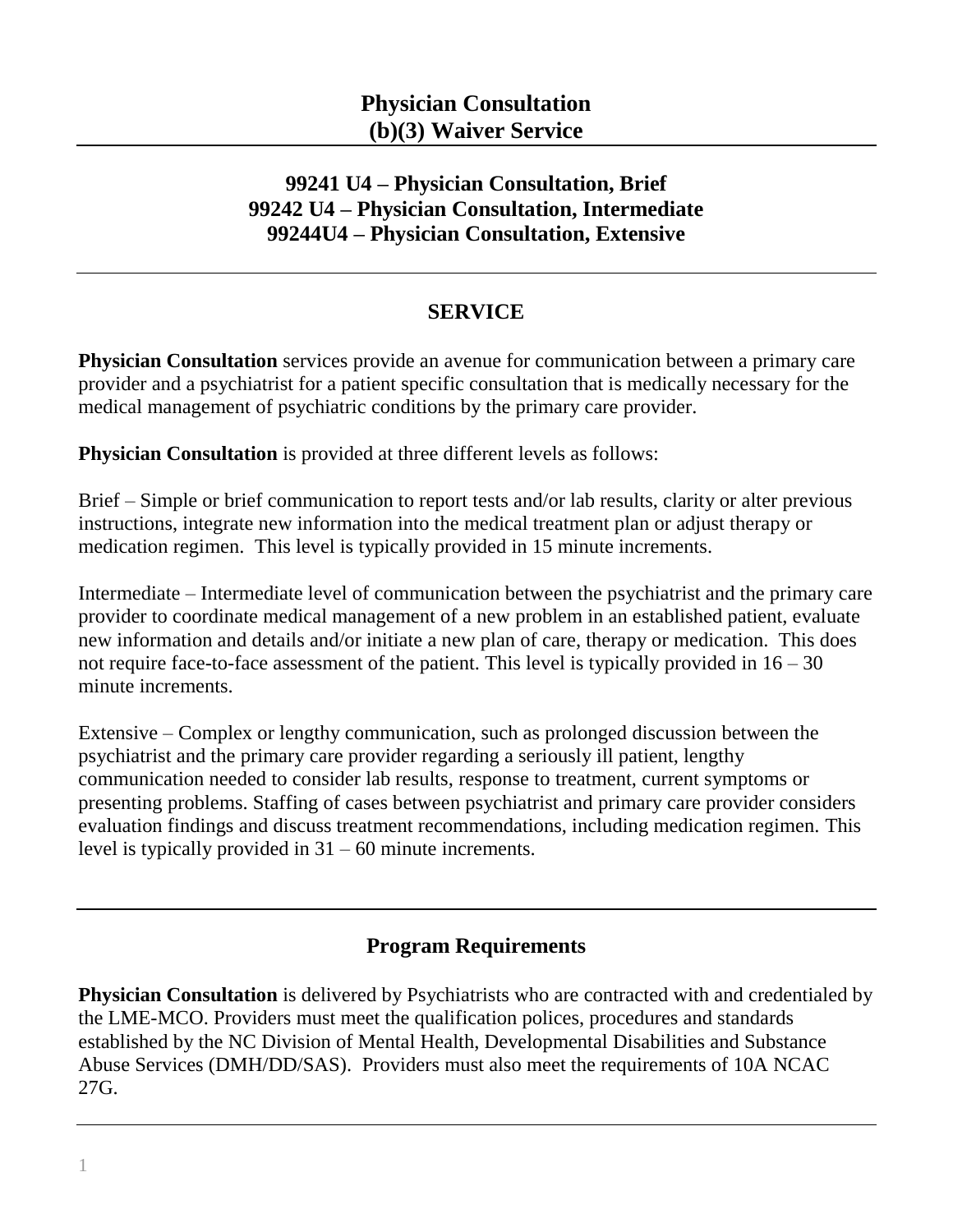# **Staffing Requirements**

**Physician Consultation** is provided by a primary care physician or a board certified adult or child psychiatrist. Providers of this service must hold a current license in the State of North Carolina.

# **Populations Eligible**

Individuals must be under the care of a primary care provider and require consultation between a psychiatrist and the primary care provider for appropriate medical or mental health treatment.

Individuals must also meet one of the following criteria:

- Adult ages 18 and older with Serious Mental Illness (SMI) and/or Severe and Persistent Mental Illness (SPMI) and a LOCUS level of 0 (basic level) or greater
- Children ages  $3 21$  with Serious Emotional Disturbance (SED) and a CALOCUS level of 0 (basic level) or greater.

#### **Utilization Management**

This service does not require prior approval. Justification, including the amount, duration and frequency of the service must be included in the Individual Support Plan for person's using Innovations waiver services or the Person Centered Plan / Treatment Plan for individuals with SMI / SPMI.

Brief – Simple or brief communication to report tests and/or lab results, clarity or alter previous instructions, integrate new information into the medical treatment plan or adjust therapy or medication regimen. This level is typically provided in 15 minute increments.

Intermediate – Intermediate level of communication between the psychiatrist and the primary care provider to coordinate medical management of a new problem in an established patient, evaluate new information and details and/or initiate a new plan of care, therapy or medication. This does not require face-to-face assessment of the patient. This level is typically provided in  $16 - 30$ minute increments.

Extensive – Complex or lengthy communication, such as prolonged discussion between the psychiatrist and the primary care provider regarding a seriously ill patient, lengthy communication needed to consider lab results, response to treatment, current symptoms or presenting problems. Staffing of cases between psychiatrist and primary care provider considers